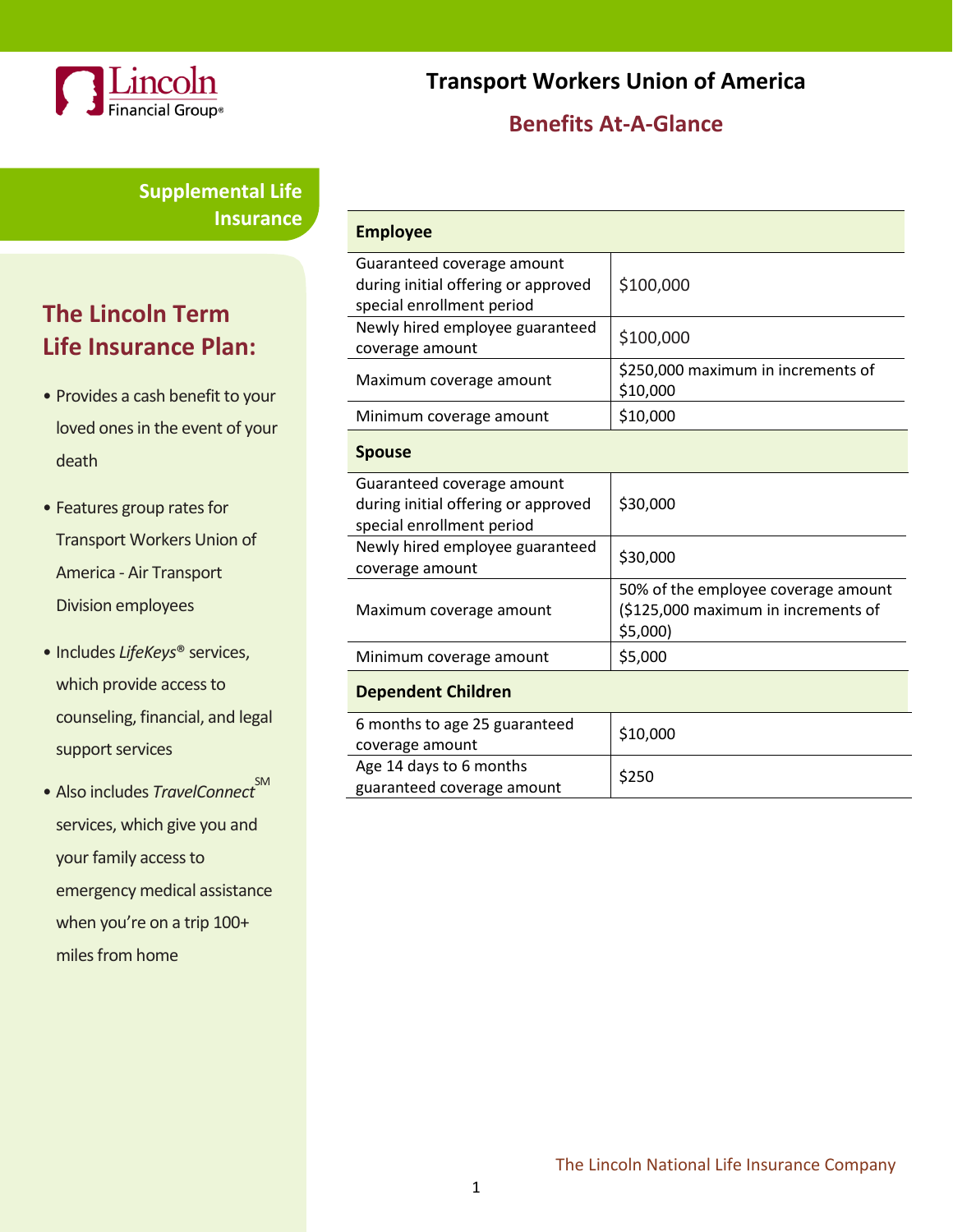### **Employee Coverage**

### **Guaranteed Life Insurance Coverage Amount**

- Initial Open Enrollment: When you are first offered this coverage, you can choose a coverage amount up to \$100,000 without providing evidence of insurability.
- If you decline this coverage now and wish to enroll later, evidence of insurability may be required and may be at your own expense.

### **Maximum Life Insurance Coverage Amount**

- You can choose a coverage amount up to \$250,000 with evidence ofinsurability. See the Evidence of Insurability page for details.
- Your coverage amount will reduce by 35% when you reach age 65; an additional 15% of the original amount when you reach age 70; and an additional 25% of the original amount when you reach age 75.

**Spouse Coverage -** You can secure term life insurance for your spouse if you select coverage for yourself.

#### **Guaranteed Life Insurance Coverage Amount**

- Initial Open Enrollment: When you are first offered this coverage, you can choose a coverage amount up to 50% of your coverage amount (\$30,000 maximum) for your spouse without providing evidence of insurability.
- If you decline this coverage now and wish to enroll later, evidence of insurability may be required and may be at your own expense.

#### **Maximum Life Insurance Coverage Amount**

- You can choose a coverage amount up to 50% of your coverage amount (\$125,000 maximum) for your spouse with evidence of insurability.
- Coverage amounts are reduced by 35% when an employee reaches age 65, an additional 15% when an employee reaches age 70, and an additional 25% when an employee reaches age 75.

**Dependent Children Coverage -** You can secure term life insurance for your dependent children when you choose coverage for yourself.

#### **Guaranteed Life Insurance Coverage Options:** \$2,500, \$5,000, \$7,500, and \$10,000.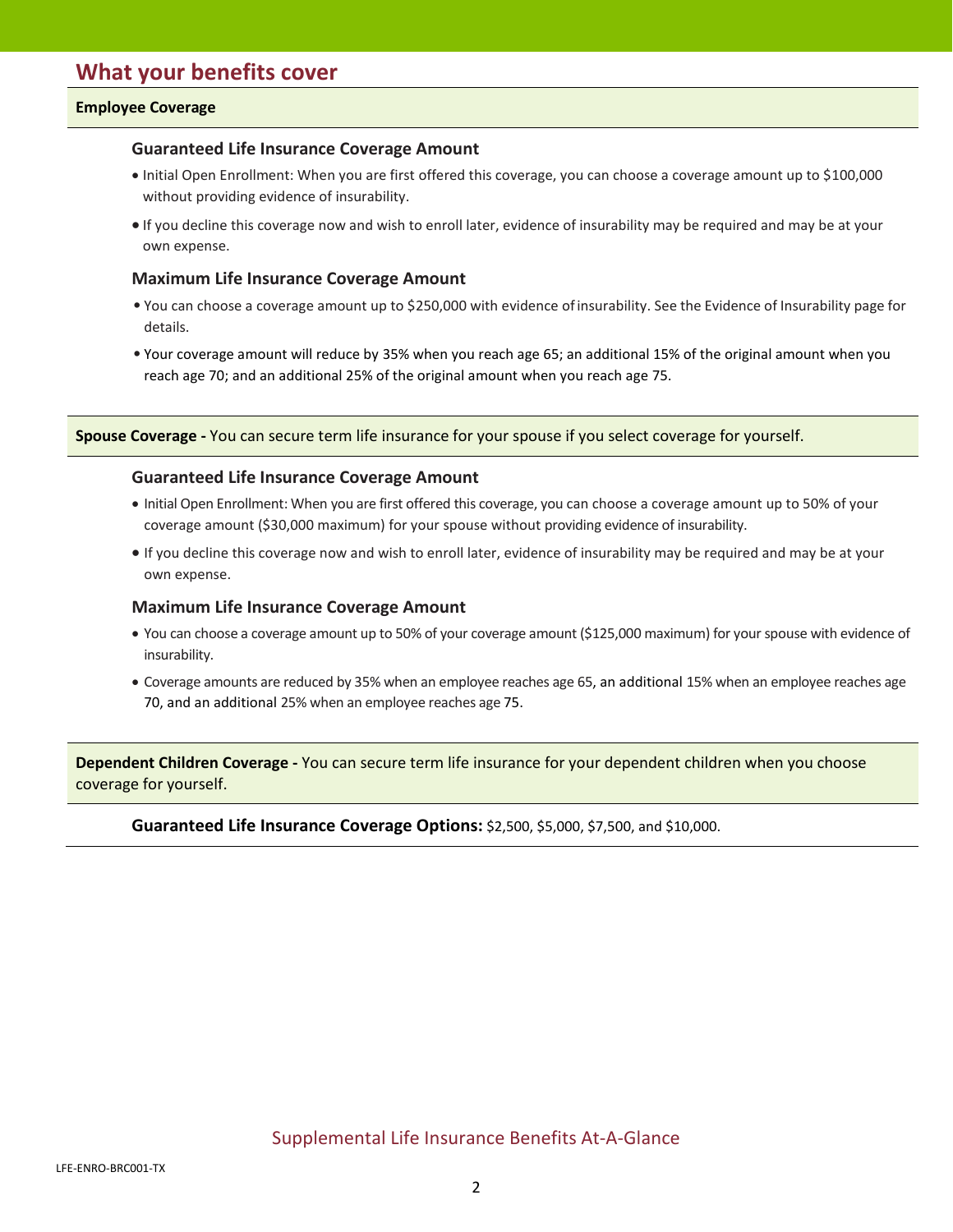## **Additional Plan Benefits**

| Accelerated Death Benefit       | Included        |
|---------------------------------|-----------------|
| <b>Premium Waiver</b>           | Included        |
| Conversion                      | <b>Included</b> |
| <b>Continuation of Coverage</b> | Included        |

### **Benefit Exclusions**

Like any insurance, this term life insurance policy does have exclusions. A suicide exclusion may apply. A complete list of benefit exclusions is included in the policy. State variations apply.

### **Questions?** Call 800-423-2765

This is not intended as a complete description of the insurance coverage offered. Controlling provisions are provided in the policy, and this summary does not modify those provisions or the insurance in any way. This is not a binding contract. A certificate of coverage will be made available to you that describes the benefits in greater detail. Refer to your certificate for your maximum benefit amounts. Should there be a difference between this summary and the contract, the contract will govern.

LifeKeys® services are provided by ComPsych® Corporation, Chicago, IL. TravelConnect<sup>SM</sup> travel assistance services are provided by On Call International, Salem NH. On Call International must coordinate and provide all arrangements in order for eligible services to be covered. ComPsych® and On Call International are not Lincoln Financial Group companies and Lincoln Financial Group does not administer these Services. Each independent company is solely responsible for its own obligations. Coverage is subject to contract language that contains specific terms, conditions, and limitations.

Insurance products (policy series GL1101) are issued by The Lincoln National Life Insurance Company (Fort Wayne, IN), which does not solicit business in New York, nor is it licensed to do so. Product availability and/or features may vary by state. Limitations and exclusions apply.



©2018 Lincoln National Corporation [LCN-2016746-020518](https://secure.reged.com/AdTrax/submissionoverview/2016746) R 1.0

### Supplemental Life Insurance Benefits At-A-Glance

LFE-ENRO-BRC001-TX